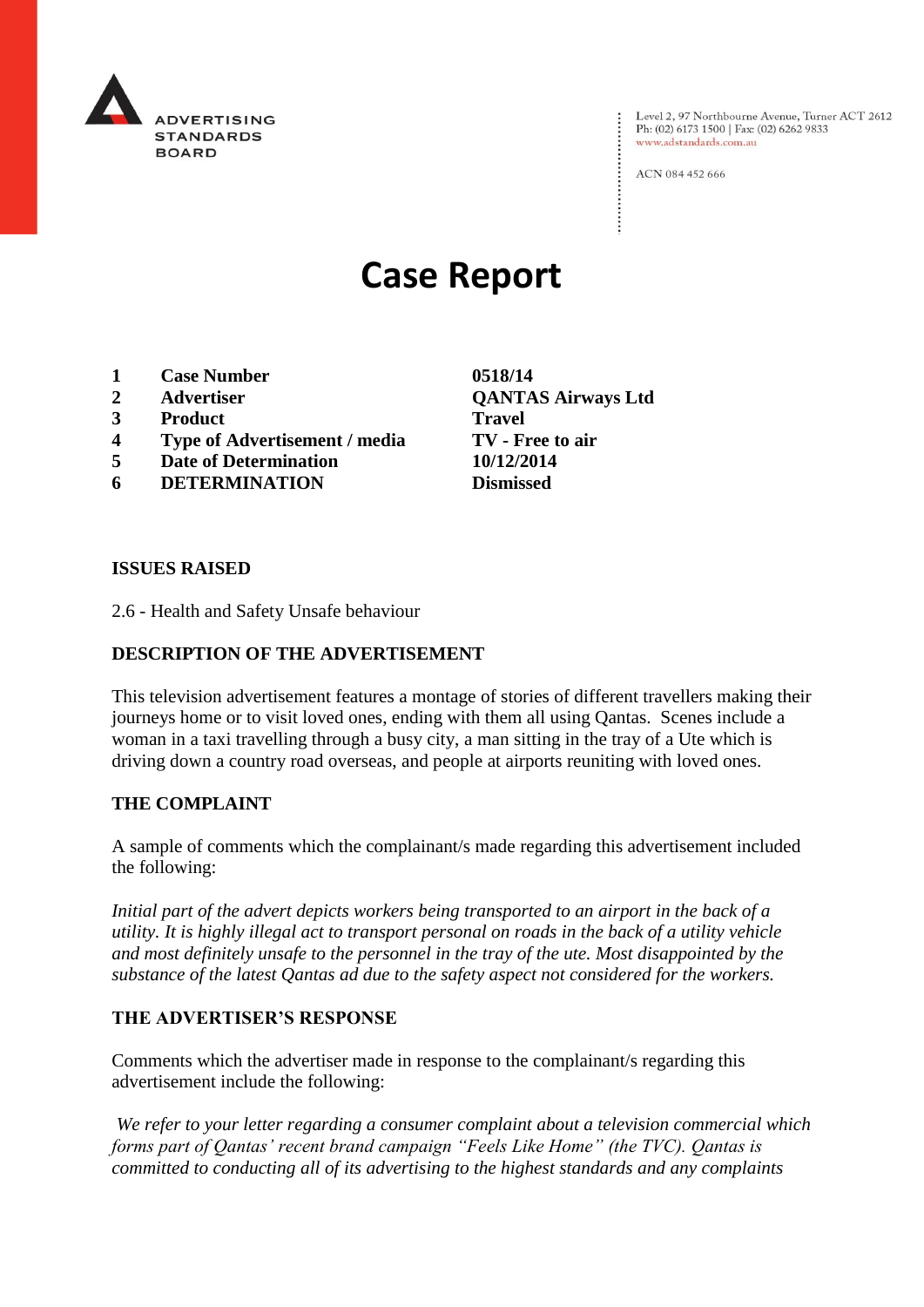*received are taken extremely seriously. The TVC The TVC was first aired on 9 November 2014 on channels 7, 9 and 10. The TVC is a compilation of five separate stories of Qantas passengers and their journey home. These stories provide authentic accounts of the personal experiences of these customers both before and after they travel on Qantas services. Each of these stories is also the subject of their own TVC, one of which is currently on air, with another due to air before the end of the year and the remaining expected to air in 2015. The purpose of the TVC is to highlight the emotional connection that passengers have travelling home on Qantas services. It is designed to promote the Qantas brand as an Australian icon which has been consistently, reliably and safely transporting passengers for more than 94 years. The Complaint The complainant submits that the TVC portrays "workers from what appears to be remote locations going to fly home to family". His concern is that "…the advert depicts workers being transported to an airport in the back of a utility. It is a highly illegal act to transport personnel on roads in the back of a utility vehicle and most definitely unsafe to the personnel in the tray of the ute." One of the stories presented in the TVC includes scenes of a young backpacker, Jacob, a 22 year old chef from Bunbury, travelling through Chile before returning home to be met at the airport by his mother, father and brothers. Jacob's story is based on his experiences travelling in South America. The TVC briefly depicts Jacob travelling in the open tray of a utility vehicle in Chile. The images of Jacob represent his adventures travelling alone in a remote overseas location. It is deliberately filmed in a way for the audience to understand and experience Jacob's backpacking journey, a "rite of passage" taken by many young Australians. It is not intended to promote or encourage unsafe or illegal practices and is not contrary to prevailing community standards on health and safety. The scenes of Jacob travelling in the utility vehicle, which are clearly filmed overseas, represent only a small part of his story and the TVC more generally. These scenes should be considered in the context of the overall impression created by Jacob's story. The TVC does not represent Jacob as a Qantas employee or an employee of any other organisation.* 

# **THE DETERMINATION**

 The Advertising Standards Board ("Board") considered whether this advertisement breaches Section 2 of the Advertiser Code of Ethics (the "Code").

The Board noted the complainant's concern that the advertisement depicts a man traveling in the tray of a ute which is unsafe as well as illegal.

The Board viewed the advertisement and noted the advertiser's response.

The Board considered Section 2.6 of the Code. Section 2.6 of the Code states: "Advertising or Marketing Communications shall not depict material contrary to Prevailing Community Standards on health and safety".

The Board noted the advertisement depicts various scenarios where people are journeying home or to see loved ones and Qantas forms part of their travel plans.

The Board noted one scene shows a man traveling in the back of a ute. The Board noted that the man depicted is clearly a traveller and not a Qantas employee . The Board noted that this would be illegal in Australia but considered that it is clear that the scene is set overseas. The Board noted that this scene is brief and it is clear he is in a country other than Australia, and forms part of an overall narrative of people traveling overseas, as well as within Australia, and considered that it would be unlikely to encourage people to travel in the back of a ute in Australia. The Board noted that different countries have different laws regarding traveling in or on vehicles and considered that in this instance whilst the activity would be illegal in Australia the man is presented in a manner which does not suggest that he is behaving recklessly or that he is in any unacceptable danger. The Board considered that the advertiser